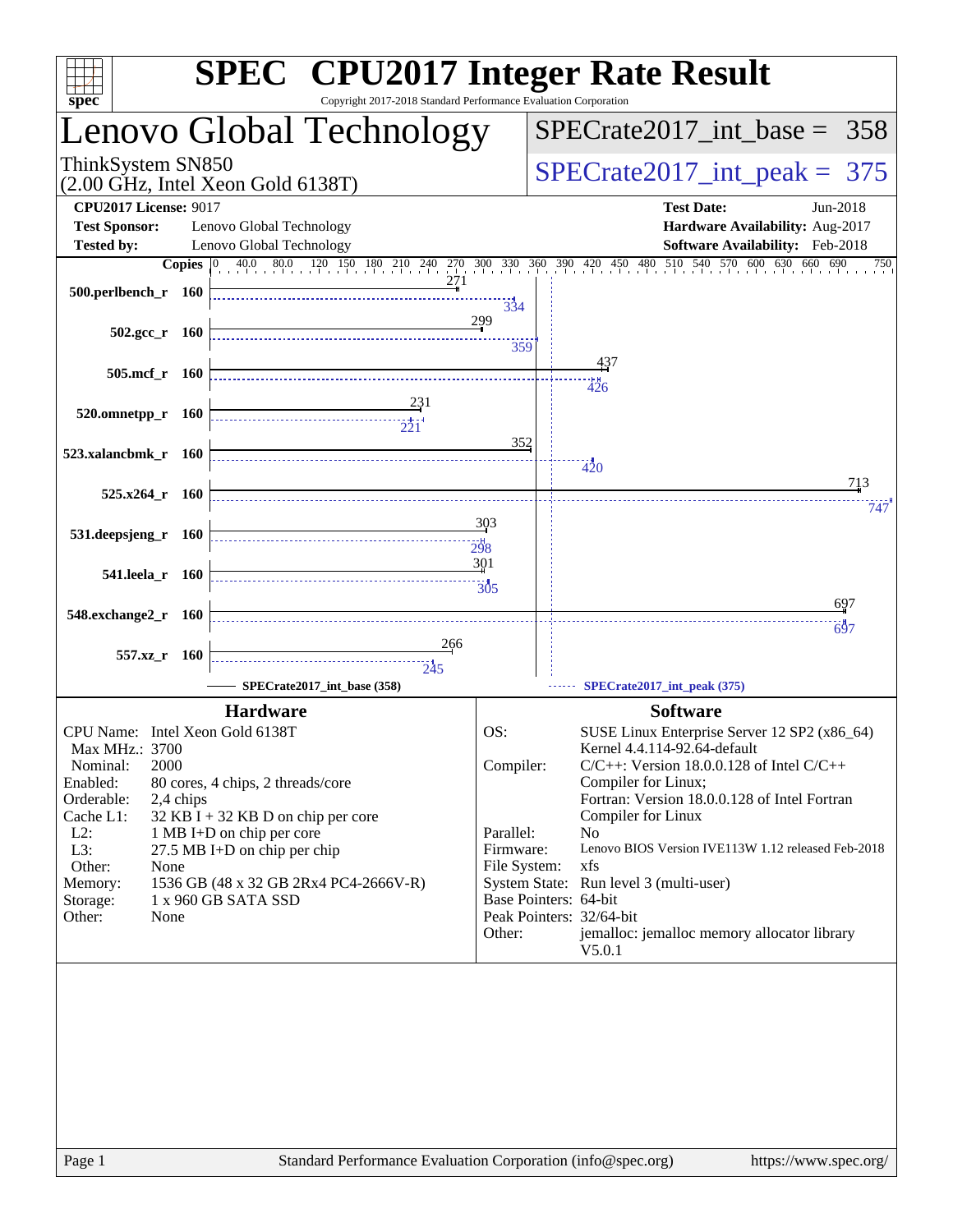

### Lenovo Global Technology

(2.00 GHz, Intel Xeon Gold 6138T)

ThinkSystem SN850<br>  $(2.00 \text{ GHz. Intel Yoon Gold } 6138 \text{T})$   $\text{SPECTate} 2017\_int\_peak = 375$ 

[SPECrate2017\\_int\\_base =](http://www.spec.org/auto/cpu2017/Docs/result-fields.html#SPECrate2017intbase) 358

**[Test Sponsor:](http://www.spec.org/auto/cpu2017/Docs/result-fields.html#TestSponsor)** Lenovo Global Technology **[Hardware Availability:](http://www.spec.org/auto/cpu2017/Docs/result-fields.html#HardwareAvailability)** Aug-2017

**[CPU2017 License:](http://www.spec.org/auto/cpu2017/Docs/result-fields.html#CPU2017License)** 9017 **[Test Date:](http://www.spec.org/auto/cpu2017/Docs/result-fields.html#TestDate)** Jun-2018 **[Tested by:](http://www.spec.org/auto/cpu2017/Docs/result-fields.html#Testedby)** Lenovo Global Technology **[Software Availability:](http://www.spec.org/auto/cpu2017/Docs/result-fields.html#SoftwareAvailability)** Feb-2018

#### **[Results Table](http://www.spec.org/auto/cpu2017/Docs/result-fields.html#ResultsTable)**

| <b>Base</b>               |                                    |                |         |                |       | <b>Peak</b>    |       |               |                |              |                |              |                |              |
|---------------------------|------------------------------------|----------------|---------|----------------|-------|----------------|-------|---------------|----------------|--------------|----------------|--------------|----------------|--------------|
| <b>Benchmark</b>          | <b>Copies</b>                      | <b>Seconds</b> | Ratio   | <b>Seconds</b> | Ratio | <b>Seconds</b> | Ratio | <b>Copies</b> | <b>Seconds</b> | <b>Ratio</b> | <b>Seconds</b> | <b>Ratio</b> | <b>Seconds</b> | <b>Ratio</b> |
| $500.$ perlbench_r        | 160                                | 942            | 270     | 939            | 271   | 934            | 273   | 160           | 764            | 333          | 762            | 334          | 763            | 334          |
| $502.\text{sec}$          | 160                                | 757            | 299     | 759            | 299   | 762            | 297   | 160           | 630            | 360          | 630            | <u>359</u>   | 632            | 358          |
| $505$ .mcf r              | 160                                | 592            | 437     | 591            | 438   | 601            | 430   | 160           | 604            | 428          | 607            | 426          | 616            | 420          |
| 520.omnetpp_r             | 160                                | 905            | 232     | 907            | 231   | 910            | 231   | 160           | 895            | 235          | 957            | 219          | 952            | 221          |
| 523.xalancbmk r           | 160                                | 479            | 353     | 480            | 352   | 480            | 352   | 160           | 401            | 421          | 402            | 420          | 403            | 420          |
| 525.x264 r                | 160                                | 393            | 712     | 393            | 713   | 392            | 714   | 160           | 374            | 749          | 375            | 747          | 375            | 746          |
| 531.deepsjeng_r           | 160                                | 603            | 304     | 606            | 302   | 604            | 303   | 160           | 610            | 301          | 617            | 297          | 616            | 298          |
| 541.leela r               | 160                                | 880            | 301     | 888            | 298   | 881            | 301   | 160           | 865            | 306          | 870            | 304          | 868            | 305          |
| 548.exchange2_r           | 160                                | 603            | 696     | 600            | 699   | 601            | 697   | 160           | 601            | 697          | 603            | 696          | 601            | 698          |
| 557.xz r                  | 160                                | 650            | 266     | 650            | 266   | 650            | 266   | 160           | 704            | 245          | 709            | 244          | 705            | 245          |
| $SPECrate2017$ int base = |                                    |                | 358     |                |       |                |       |               |                |              |                |              |                |              |
| $\alpha$                  | $\sim$ $\sim$ $\sim$ $\sim$ $\sim$ |                | $- - -$ |                |       |                |       |               |                |              |                |              |                |              |

**[SPECrate2017\\_int\\_peak =](http://www.spec.org/auto/cpu2017/Docs/result-fields.html#SPECrate2017intpeak) 375**

Results appear in the [order in which they were run](http://www.spec.org/auto/cpu2017/Docs/result-fields.html#RunOrder). Bold underlined text [indicates a median measurement](http://www.spec.org/auto/cpu2017/Docs/result-fields.html#Median).

#### **[Submit Notes](http://www.spec.org/auto/cpu2017/Docs/result-fields.html#SubmitNotes)**

 The numactl mechanism was used to bind copies to processors. The config file option 'submit' was used to generate numactl commands to bind each copy to a specific processor. For details, please see the config file.

#### **[Operating System Notes](http://www.spec.org/auto/cpu2017/Docs/result-fields.html#OperatingSystemNotes)**

Stack size set to unlimited using "ulimit -s unlimited"

#### **[General Notes](http://www.spec.org/auto/cpu2017/Docs/result-fields.html#GeneralNotes)**

Environment variables set by runcpu before the start of the run: LD\_LIBRARY\_PATH = "/home/cpu2017.1.0.2.ic18.0/lib/ia32:/home/cpu2017.1.0.2.ic18.0/lib/intel64" LD\_LIBRARY\_PATH = "\$LD\_LIBRARY\_PATH:/home/cpu2017.1.0.2.ic18.0/je5.0.1-32:/home/cpu2017.1.0.2.ic18.0/je5.0.1-64" Binaries compiled on a system with 1x Intel Core i7-4790 CPU + 32GB RAM memory using Redhat Enterprise Linux 7.4 Transparent Huge Pages enabled by default Prior to runcpu invocation Filesystem page cache synced and cleared with: sync; echo 3> /proc/sys/vm/drop\_caches runcpu command invoked through numactl i.e.: numactl --interleave=all runcpu <etc> jemalloc: configured and built at default for 32bit (i686) and 64bit (x86\_64) targets; jemalloc: built with the RedHat Enterprise 7.4, and the system compiler gcc 4.8.5; jemalloc: sources available from jemalloc.net or

**(Continued on next page)**

| Page 2<br>Standard Performance Evaluation Corporation (info@spec.org)<br>https://www.spec.org/ |  |
|------------------------------------------------------------------------------------------------|--|
|------------------------------------------------------------------------------------------------|--|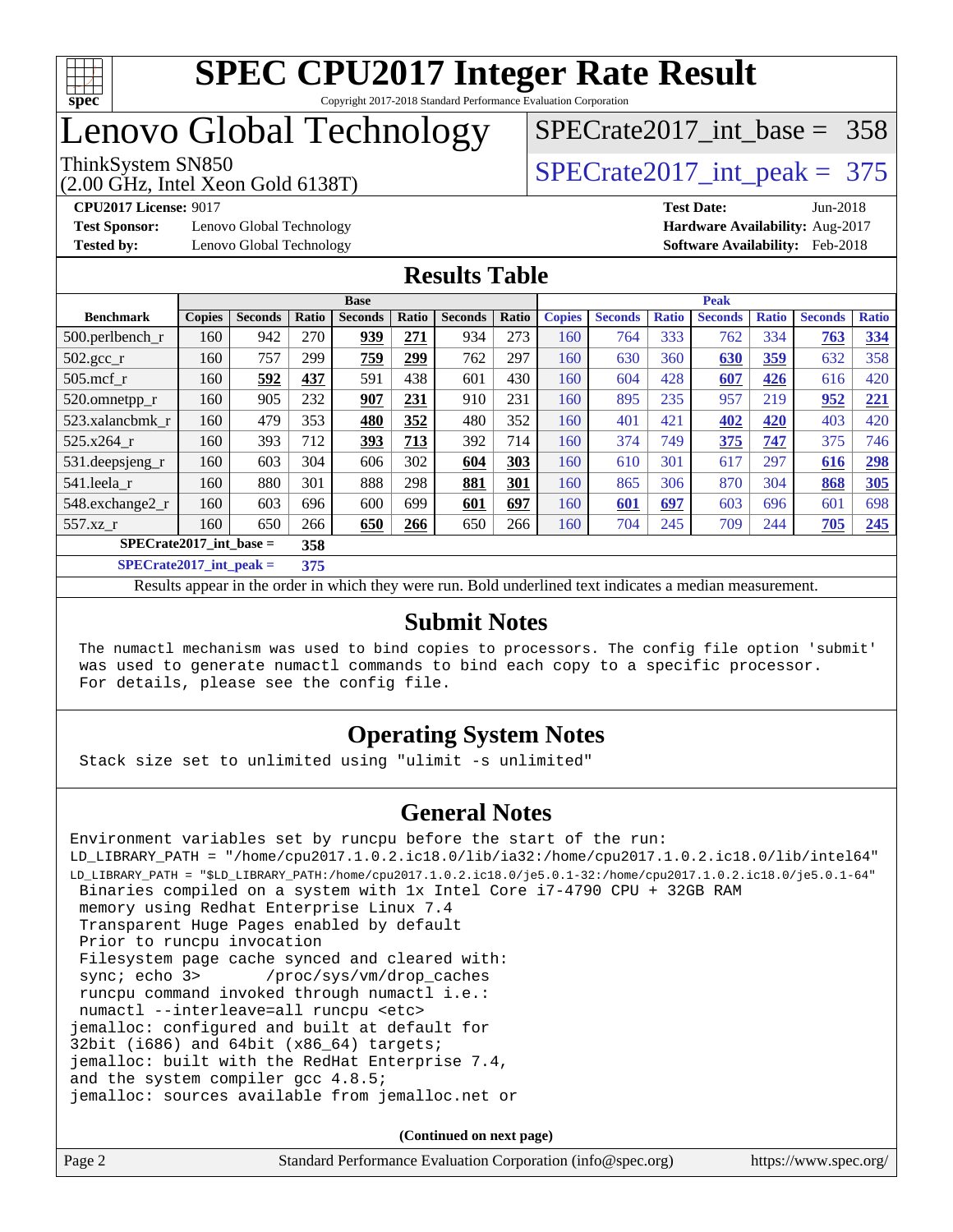

# **[SPEC CPU2017 Integer Rate Result](http://www.spec.org/auto/cpu2017/Docs/result-fields.html#SPECCPU2017IntegerRateResult)**

Copyright 2017-2018 Standard Performance Evaluation Corporation

### Lenovo Global Technology

[SPECrate2017\\_int\\_base =](http://www.spec.org/auto/cpu2017/Docs/result-fields.html#SPECrate2017intbase) 358

(2.00 GHz, Intel Xeon Gold 6138T)

ThinkSystem SN850<br>  $(2.00 \text{ GHz. Intel Yoon Gold } 6138 \text{T})$   $\text{SPECrate} 2017\_int\_peak = 375$ 

**[Test Sponsor:](http://www.spec.org/auto/cpu2017/Docs/result-fields.html#TestSponsor)** Lenovo Global Technology **[Hardware Availability:](http://www.spec.org/auto/cpu2017/Docs/result-fields.html#HardwareAvailability)** Aug-2017 **[Tested by:](http://www.spec.org/auto/cpu2017/Docs/result-fields.html#Testedby)** Lenovo Global Technology **[Software Availability:](http://www.spec.org/auto/cpu2017/Docs/result-fields.html#SoftwareAvailability)** Feb-2018

**[CPU2017 License:](http://www.spec.org/auto/cpu2017/Docs/result-fields.html#CPU2017License)** 9017 **[Test Date:](http://www.spec.org/auto/cpu2017/Docs/result-fields.html#TestDate)** Jun-2018

#### **[General Notes \(Continued\)](http://www.spec.org/auto/cpu2017/Docs/result-fields.html#GeneralNotes)**

<https://github.com/jemalloc/jemalloc/releases> Yes: The test sponsor attests, as of date of publication, that CVE-2017-5754 (Meltdown) is mitigated in the system as tested and documented. Yes: The test sponsor attests, as of date of publication, that CVE-2017-5753 (Spectre variant 1) is mitigated in the system as tested and documented. Yes: The test sponsor attests, as of date of publication, that CVE-2017-5715 (Spectre variant 2) is mitigated in the system as tested and documented.

#### **[Platform Notes](http://www.spec.org/auto/cpu2017/Docs/result-fields.html#PlatformNotes)**

Page 3 Standard Performance Evaluation Corporation [\(info@spec.org\)](mailto:info@spec.org) <https://www.spec.org/> BIOS configuration: Choose Operating Mode set to Maximum Performance SNC set to Enable MONITOR/MWAIT set to Enable Execute Disable Bit set to Disable Intel Virtualization Technology set to Disable DCA set to Enable Sysinfo program /home/cpu2017.1.0.2.ic18.0/bin/sysinfo Rev: r5797 of 2017-06-14 96c45e4568ad54c135fd618bcc091c0f running on SN850-01 Fri Jun 8 16:42:54 2018 SUT (System Under Test) info as seen by some common utilities. For more information on this section, see <https://www.spec.org/cpu2017/Docs/config.html#sysinfo> From /proc/cpuinfo model name : Intel(R) Xeon(R) Gold 6138T CPU @ 2.00GHz 4 "physical id"s (chips) 160 "processors" cores, siblings (Caution: counting these is hw and system dependent. The following excerpts from /proc/cpuinfo might not be reliable. Use with caution.) cpu cores : 20 siblings : 40 physical 0: cores 0 1 2 3 4 8 9 10 11 12 16 17 18 19 20 24 25 26 27 28 physical 1: cores 0 1 2 3 4 8 9 10 11 12 16 17 18 19 20 24 25 26 27 28 physical 2: cores 0 1 2 3 4 8 9 10 11 12 16 17 18 19 20 24 25 26 27 28 physical 3: cores 0 1 2 3 4 8 9 10 11 12 16 17 18 19 20 24 25 26 27 28 From lscpu: Architecture: x86\_64 CPU op-mode(s): 32-bit, 64-bit Byte Order: Little Endian CPU(s): 160 On-line CPU(s) list: 0-159 Thread(s) per core: 2 Core(s) per socket: 20 **(Continued on next page)**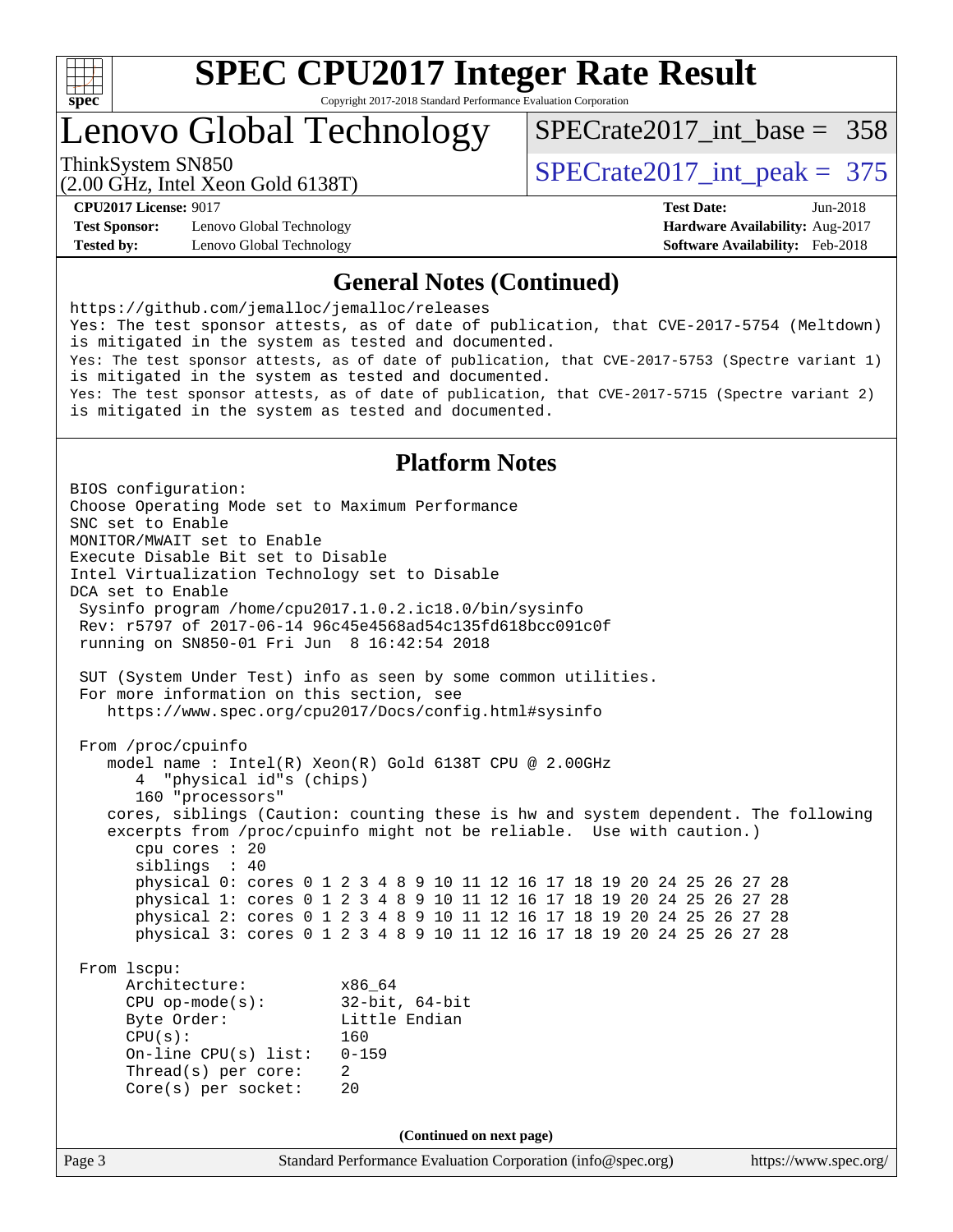

### Lenovo Global Technology

[SPECrate2017\\_int\\_base =](http://www.spec.org/auto/cpu2017/Docs/result-fields.html#SPECrate2017intbase) 358

(2.00 GHz, Intel Xeon Gold 6138T)

ThinkSystem SN850<br>  $(2.00 \text{ GHz})$  Intel Xeon Gold 6138T)

**[CPU2017 License:](http://www.spec.org/auto/cpu2017/Docs/result-fields.html#CPU2017License)** 9017 **[Test Date:](http://www.spec.org/auto/cpu2017/Docs/result-fields.html#TestDate)** Jun-2018

**[Test Sponsor:](http://www.spec.org/auto/cpu2017/Docs/result-fields.html#TestSponsor)** Lenovo Global Technology **[Hardware Availability:](http://www.spec.org/auto/cpu2017/Docs/result-fields.html#HardwareAvailability)** Aug-2017 **[Tested by:](http://www.spec.org/auto/cpu2017/Docs/result-fields.html#Testedby)** Lenovo Global Technology **[Software Availability:](http://www.spec.org/auto/cpu2017/Docs/result-fields.html#SoftwareAvailability)** Feb-2018

### **[Platform Notes \(Continued\)](http://www.spec.org/auto/cpu2017/Docs/result-fields.html#PlatformNotes)**

| Socket(s):                           | 4                                                                                    |
|--------------------------------------|--------------------------------------------------------------------------------------|
| NUMA $node(s):$                      | 8                                                                                    |
| Vendor ID:                           | GenuineIntel                                                                         |
| CPU family:                          | 6                                                                                    |
| Model:                               | 85                                                                                   |
| Model name:                          | $Intel(R) Xeon(R) Gold 6138T CPU @ 2.00GHz$                                          |
| Stepping:                            | 4                                                                                    |
| CPU MHz:                             | 1995.316                                                                             |
| BogoMIPS:                            | 3990.63                                                                              |
| Virtualization:                      | $VT - x$                                                                             |
| Lld cache:                           | 32K                                                                                  |
| Lli cache:                           | 32K                                                                                  |
| $L2$ cache:                          | 1024K                                                                                |
| L3 cache:                            | 28160K                                                                               |
| NUMA node0 CPU(s):                   | $0-2, 5, 6, 10-12, 15, 16, 80-82, 85, 86, 90-92, 95, 96$                             |
| NUMA nodel CPU(s):                   | 3, 4, 7-9, 13, 14, 17-19, 83, 84, 87-89, 93, 94, 97-99                               |
| NUMA $node2$ $CPU(s):$               | 20-22, 25, 26, 30-32, 35, 36, 100-102, 105, 106, 110-112, 115, 116                   |
| NUMA node3 CPU(s):                   | 23, 24, 27-29, 33, 34, 37-39, 103, 104, 107-109, 113, 114, 117-119                   |
| NUMA $node4$ $CPU(s):$               | 40-42, 45, 46, 50-52, 55, 56, 120-122, 125, 126, 130-132, 135, 136                   |
| NUMA node5 CPU(s):                   | 43, 44, 47-49, 53, 54, 57-59, 123, 124, 127-129, 133, 134, 137-139                   |
| NUMA node6 CPU(s):                   | 60-62, 65, 66, 70-72, 75, 76, 140-142, 145, 146, 150-152, 155, 156                   |
| NUMA $node7$ CPU $(s)$ :             | 63, 64, 67-69, 73, 74, 77-79, 143, 144, 147-149, 153, 154, 157-159                   |
| Flags:                               | fpu vme de pse tsc msr pae mce cx8 apic sep mtrr pge mca cmov                        |
|                                      | pat pse36 clflush dts acpi mmx fxsr sse sse2 ss ht tm pbe syscall nx pdpelgb rdtscp  |
|                                      | lm constant_tsc art arch_perfmon pebs bts rep_good nopl xtopology nonstop_tsc        |
|                                      | aperfmperf eagerfpu pni pclmulqdq dtes64 monitor ds_cpl vmx smx est tm2 ssse3 sdbg   |
|                                      | fma cx16 xtpr pdcm pcid dca sse4_1 sse4_2 x2apic movbe popcnt tsc_deadline_timer aes |
|                                      | xsave avx f16c rdrand lahf_lm abm 3dnowprefetch ida arat epb invpcid_single pln pts  |
|                                      | dtherm intel_pt rsb_ctxsw spec_ctrl retpoline kaiser tpr_shadow vnmi flexpriority    |
|                                      | ept vpid fsgsbase tsc_adjust bmil hle avx2 smep bmi2 erms invpcid rtm cqm mpx        |
|                                      | avx512f avx512dq rdseed adx smap clflushopt clwb avx512cd avx512bw avx512vl xsaveopt |
| xsavec xgetbvl cqm_llc cqm_occup_llc |                                                                                      |
|                                      |                                                                                      |
| /proc/cpuinfo cache data             |                                                                                      |
| cache size : 28160 KB                |                                                                                      |
|                                      |                                                                                      |
|                                      | From numactl --hardware WARNING: a numactl 'node' might or might not correspond to a |
| physical chip.                       |                                                                                      |
| available: 8 nodes (0-7)             |                                                                                      |
|                                      | node 0 cpus: 0 1 2 5 6 10 11 12 15 16 80 81 82 85 86 90 91 92 95 96                  |
| node 0 size: 193130 MB               |                                                                                      |
| node 0 free: 192901 MB               |                                                                                      |
|                                      | node 1 cpus: 3 4 7 8 9 13 14 17 18 19 83 84 87 88 89 93 94 97 98 99                  |
| node 1 size: 193528 MB               |                                                                                      |
| node 1 free: 193156 MB               |                                                                                      |
|                                      | node 2 cpus: 20 21 22 25 26 30 31 32 35 36 100 101 102 105 106 110 111 112 115 116   |
| node 2 size: 193528 MB               |                                                                                      |

**(Continued on next page)**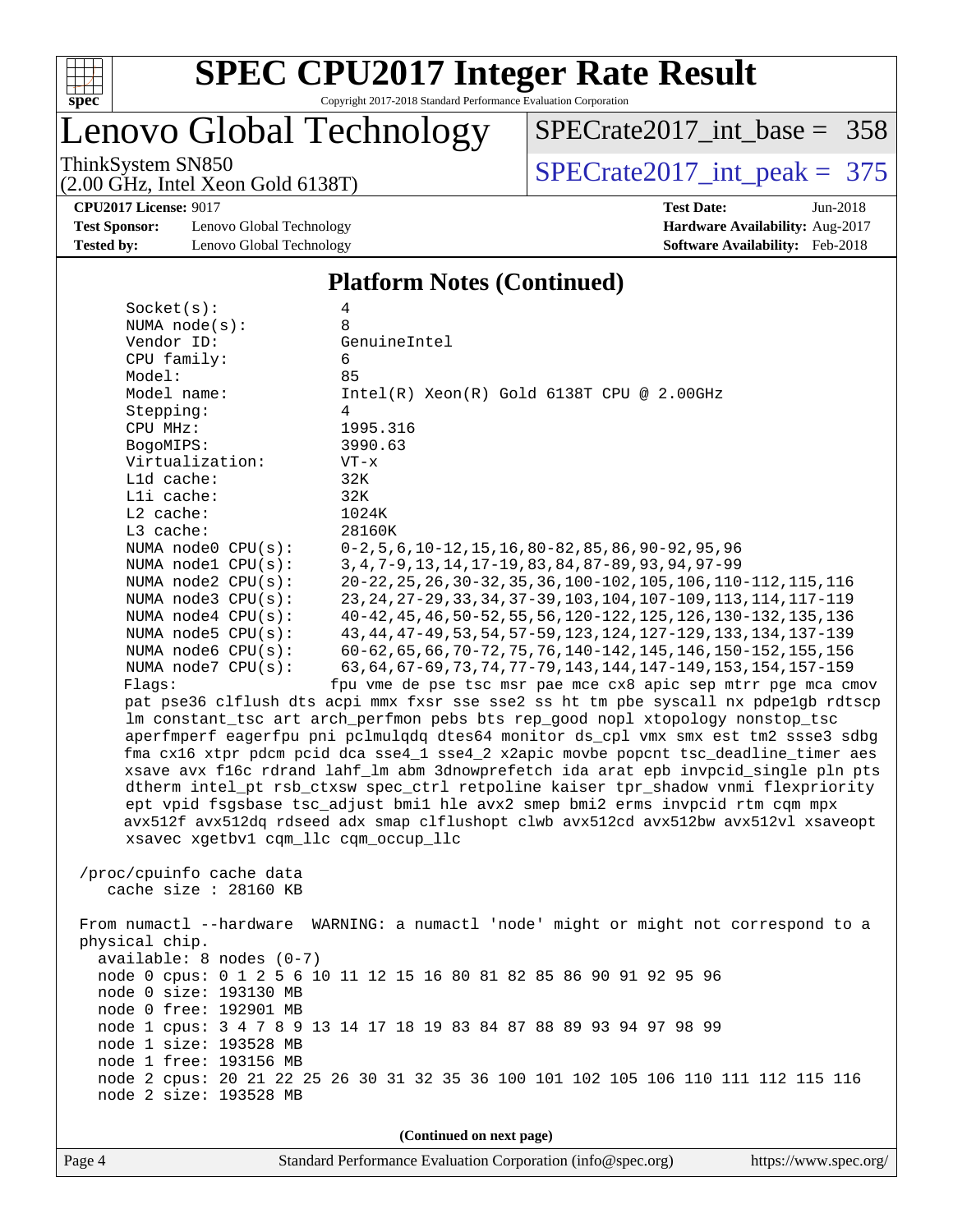

# **[SPEC CPU2017 Integer Rate Result](http://www.spec.org/auto/cpu2017/Docs/result-fields.html#SPECCPU2017IntegerRateResult)**

Copyright 2017-2018 Standard Performance Evaluation Corporation

### Lenovo Global Technology

 $SPECrate2017\_int\_base = 358$ 

(2.00 GHz, Intel Xeon Gold 6138T)

ThinkSystem SN850<br>  $(2.00 \text{ GHz. Intel Yoon Gold } 6138 \text{T})$   $\text{SPECTate} 2017\_int\_peak = 375$ 

**[Test Sponsor:](http://www.spec.org/auto/cpu2017/Docs/result-fields.html#TestSponsor)** Lenovo Global Technology **[Hardware Availability:](http://www.spec.org/auto/cpu2017/Docs/result-fields.html#HardwareAvailability)** Aug-2017 **[Tested by:](http://www.spec.org/auto/cpu2017/Docs/result-fields.html#Testedby)** Lenovo Global Technology **[Software Availability:](http://www.spec.org/auto/cpu2017/Docs/result-fields.html#SoftwareAvailability)** Feb-2018

**[CPU2017 License:](http://www.spec.org/auto/cpu2017/Docs/result-fields.html#CPU2017License)** 9017 **[Test Date:](http://www.spec.org/auto/cpu2017/Docs/result-fields.html#TestDate)** Jun-2018

#### **[Platform Notes \(Continued\)](http://www.spec.org/auto/cpu2017/Docs/result-fields.html#PlatformNotes)**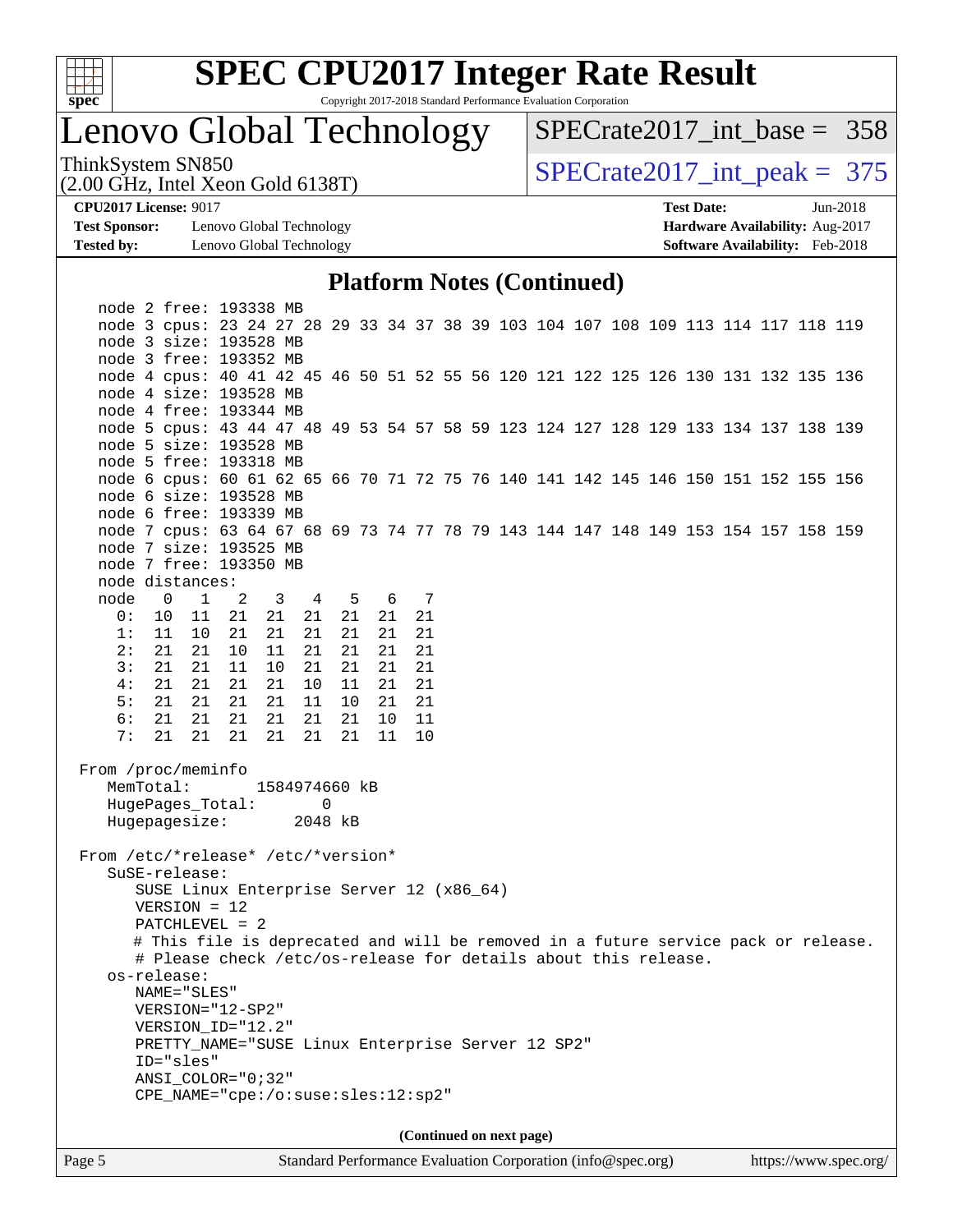

### Lenovo Global Technology

[SPECrate2017\\_int\\_base =](http://www.spec.org/auto/cpu2017/Docs/result-fields.html#SPECrate2017intbase) 358

(2.00 GHz, Intel Xeon Gold 6138T)

ThinkSystem SN850<br>  $\frac{1}{2}$  [SPECrate2017\\_int\\_peak =](http://www.spec.org/auto/cpu2017/Docs/result-fields.html#SPECrate2017intpeak) 375

**[Test Sponsor:](http://www.spec.org/auto/cpu2017/Docs/result-fields.html#TestSponsor)** Lenovo Global Technology **[Hardware Availability:](http://www.spec.org/auto/cpu2017/Docs/result-fields.html#HardwareAvailability)** Aug-2017 **[Tested by:](http://www.spec.org/auto/cpu2017/Docs/result-fields.html#Testedby)** Lenovo Global Technology **[Software Availability:](http://www.spec.org/auto/cpu2017/Docs/result-fields.html#SoftwareAvailability)** Feb-2018

**[CPU2017 License:](http://www.spec.org/auto/cpu2017/Docs/result-fields.html#CPU2017License)** 9017 **[Test Date:](http://www.spec.org/auto/cpu2017/Docs/result-fields.html#TestDate)** Jun-2018

#### **[Platform Notes \(Continued\)](http://www.spec.org/auto/cpu2017/Docs/result-fields.html#PlatformNotes)**

uname -a:

 Linux SN850-01 4.4.114-92.64-default #1 SMP Thu Feb 1 19:18:19 UTC 2018 (c6ce5db) x86\_64 x86\_64 x86\_64 GNU/Linux

run-level 3 Jun 8 16:41

 SPEC is set to: /home/cpu2017.1.0.2.ic18.0 Filesystem Type Size Used Avail Use% Mounted on /dev/sda4 xfs 836G 254G 583G 31% /home

 Additional information from dmidecode follows. WARNING: Use caution when you interpret this section. The 'dmidecode' program reads system data which is "intended to allow hardware to be accurately determined", but the intent may not be met, as there are frequent changes to hardware, firmware, and the "DMTF SMBIOS" standard. BIOS Lenovo -[IVE113W-1.12]- 02/06/2018 Memory:

48x Samsung M393A4K40BB2-CTD 32 GB 2 rank 2666

(End of data from sysinfo program)

#### **[Compiler Version Notes](http://www.spec.org/auto/cpu2017/Docs/result-fields.html#CompilerVersionNotes)**

| 500.perlbench_r(base) 502.gcc_r(base) 505.mcf_r(base, peak)<br>CC.<br>$525.x264_r(base, peak) 557.xz_r(base, peak)$ |
|---------------------------------------------------------------------------------------------------------------------|
| icc (ICC) 18.0.0 20170811<br>Copyright (C) 1985-2017 Intel Corporation. All rights reserved.                        |
| 500.perlbench_r(peak) 502.gcc_r(peak)<br>CC.                                                                        |
| icc (ICC) 18.0.0 20170811<br>Copyright (C) 1985-2017 Intel Corporation. All rights reserved.                        |
| CXXC 520.omnetpp $r(base)$ 523.xalancbmk $r(base)$ 531.deepsjeng $r(base)$<br>$541.$ leela $r(base)$                |
| icpc (ICC) 18.0.0 20170811<br>Copyright (C) 1985-2017 Intel Corporation. All rights reserved.                       |
| (Continued on next page)                                                                                            |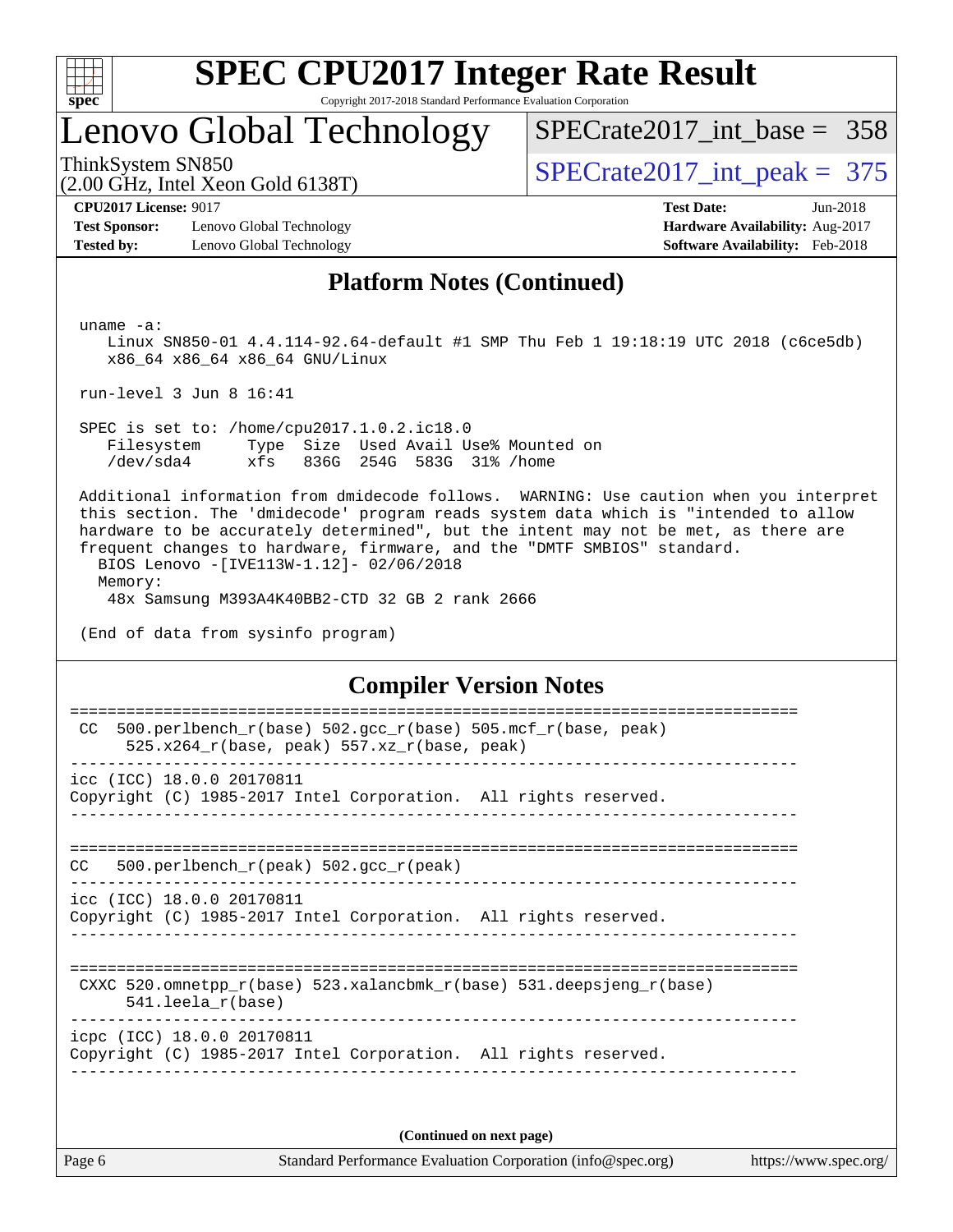

### Lenovo Global Technology

[SPECrate2017\\_int\\_base =](http://www.spec.org/auto/cpu2017/Docs/result-fields.html#SPECrate2017intbase) 358

(2.00 GHz, Intel Xeon Gold 6138T)

ThinkSystem SN850<br>(2.00 GHz, Intel Xeon Gold 6138T)  $\text{SPECrate2017\_int\_peak} = 375$ 

**[Test Sponsor:](http://www.spec.org/auto/cpu2017/Docs/result-fields.html#TestSponsor)** Lenovo Global Technology **[Hardware Availability:](http://www.spec.org/auto/cpu2017/Docs/result-fields.html#HardwareAvailability)** Aug-2017 **[Tested by:](http://www.spec.org/auto/cpu2017/Docs/result-fields.html#Testedby)** Lenovo Global Technology **[Software Availability:](http://www.spec.org/auto/cpu2017/Docs/result-fields.html#SoftwareAvailability)** Feb-2018

**[CPU2017 License:](http://www.spec.org/auto/cpu2017/Docs/result-fields.html#CPU2017License)** 9017 **[Test Date:](http://www.spec.org/auto/cpu2017/Docs/result-fields.html#TestDate)** Jun-2018

### **[Compiler Version Notes \(Continued\)](http://www.spec.org/auto/cpu2017/Docs/result-fields.html#CompilerVersionNotes)**

| CXXC 520.omnetpp $r(\text{peak})$ 523.xalancbmk $r(\text{peak})$ 531.deepsjeng $r(\text{peak})$<br>$541.$ leela r(peak) |
|-------------------------------------------------------------------------------------------------------------------------|
| icpc (ICC) 18.0.0 20170811<br>Copyright (C) 1985-2017 Intel Corporation. All rights reserved.                           |
| $FC$ 548. exchange2 $r(base, peak)$                                                                                     |

----------------------------------------------------------------------------- ifort (IFORT) 18.0.0 20170811 Copyright (C) 1985-2017 Intel Corporation. All rights reserved.

------------------------------------------------------------------------------

### **[Base Compiler Invocation](http://www.spec.org/auto/cpu2017/Docs/result-fields.html#BaseCompilerInvocation)**

[C benchmarks](http://www.spec.org/auto/cpu2017/Docs/result-fields.html#Cbenchmarks): [icc](http://www.spec.org/cpu2017/results/res2018q2/cpu2017-20180611-06814.flags.html#user_CCbase_intel_icc_18.0_66fc1ee009f7361af1fbd72ca7dcefbb700085f36577c54f309893dd4ec40d12360134090235512931783d35fd58c0460139e722d5067c5574d8eaf2b3e37e92)

[C++ benchmarks:](http://www.spec.org/auto/cpu2017/Docs/result-fields.html#CXXbenchmarks) [icpc](http://www.spec.org/cpu2017/results/res2018q2/cpu2017-20180611-06814.flags.html#user_CXXbase_intel_icpc_18.0_c510b6838c7f56d33e37e94d029a35b4a7bccf4766a728ee175e80a419847e808290a9b78be685c44ab727ea267ec2f070ec5dc83b407c0218cded6866a35d07)

[Fortran benchmarks](http://www.spec.org/auto/cpu2017/Docs/result-fields.html#Fortranbenchmarks): [ifort](http://www.spec.org/cpu2017/results/res2018q2/cpu2017-20180611-06814.flags.html#user_FCbase_intel_ifort_18.0_8111460550e3ca792625aed983ce982f94888b8b503583aa7ba2b8303487b4d8a21a13e7191a45c5fd58ff318f48f9492884d4413fa793fd88dd292cad7027ca)

### **[Base Portability Flags](http://www.spec.org/auto/cpu2017/Docs/result-fields.html#BasePortabilityFlags)**

 500.perlbench\_r: [-DSPEC\\_LP64](http://www.spec.org/cpu2017/results/res2018q2/cpu2017-20180611-06814.flags.html#b500.perlbench_r_basePORTABILITY_DSPEC_LP64) [-DSPEC\\_LINUX\\_X64](http://www.spec.org/cpu2017/results/res2018q2/cpu2017-20180611-06814.flags.html#b500.perlbench_r_baseCPORTABILITY_DSPEC_LINUX_X64) 502.gcc\_r: [-DSPEC\\_LP64](http://www.spec.org/cpu2017/results/res2018q2/cpu2017-20180611-06814.flags.html#suite_basePORTABILITY502_gcc_r_DSPEC_LP64) 505.mcf\_r: [-DSPEC\\_LP64](http://www.spec.org/cpu2017/results/res2018q2/cpu2017-20180611-06814.flags.html#suite_basePORTABILITY505_mcf_r_DSPEC_LP64) 520.omnetpp\_r: [-DSPEC\\_LP64](http://www.spec.org/cpu2017/results/res2018q2/cpu2017-20180611-06814.flags.html#suite_basePORTABILITY520_omnetpp_r_DSPEC_LP64) 523.xalancbmk\_r: [-DSPEC\\_LP64](http://www.spec.org/cpu2017/results/res2018q2/cpu2017-20180611-06814.flags.html#suite_basePORTABILITY523_xalancbmk_r_DSPEC_LP64) [-DSPEC\\_LINUX](http://www.spec.org/cpu2017/results/res2018q2/cpu2017-20180611-06814.flags.html#b523.xalancbmk_r_baseCXXPORTABILITY_DSPEC_LINUX) 525.x264\_r: [-DSPEC\\_LP64](http://www.spec.org/cpu2017/results/res2018q2/cpu2017-20180611-06814.flags.html#suite_basePORTABILITY525_x264_r_DSPEC_LP64) 531.deepsjeng\_r: [-DSPEC\\_LP64](http://www.spec.org/cpu2017/results/res2018q2/cpu2017-20180611-06814.flags.html#suite_basePORTABILITY531_deepsjeng_r_DSPEC_LP64) 541.leela\_r: [-DSPEC\\_LP64](http://www.spec.org/cpu2017/results/res2018q2/cpu2017-20180611-06814.flags.html#suite_basePORTABILITY541_leela_r_DSPEC_LP64) 548.exchange2\_r: [-DSPEC\\_LP64](http://www.spec.org/cpu2017/results/res2018q2/cpu2017-20180611-06814.flags.html#suite_basePORTABILITY548_exchange2_r_DSPEC_LP64) 557.xz\_r: [-DSPEC\\_LP64](http://www.spec.org/cpu2017/results/res2018q2/cpu2017-20180611-06814.flags.html#suite_basePORTABILITY557_xz_r_DSPEC_LP64)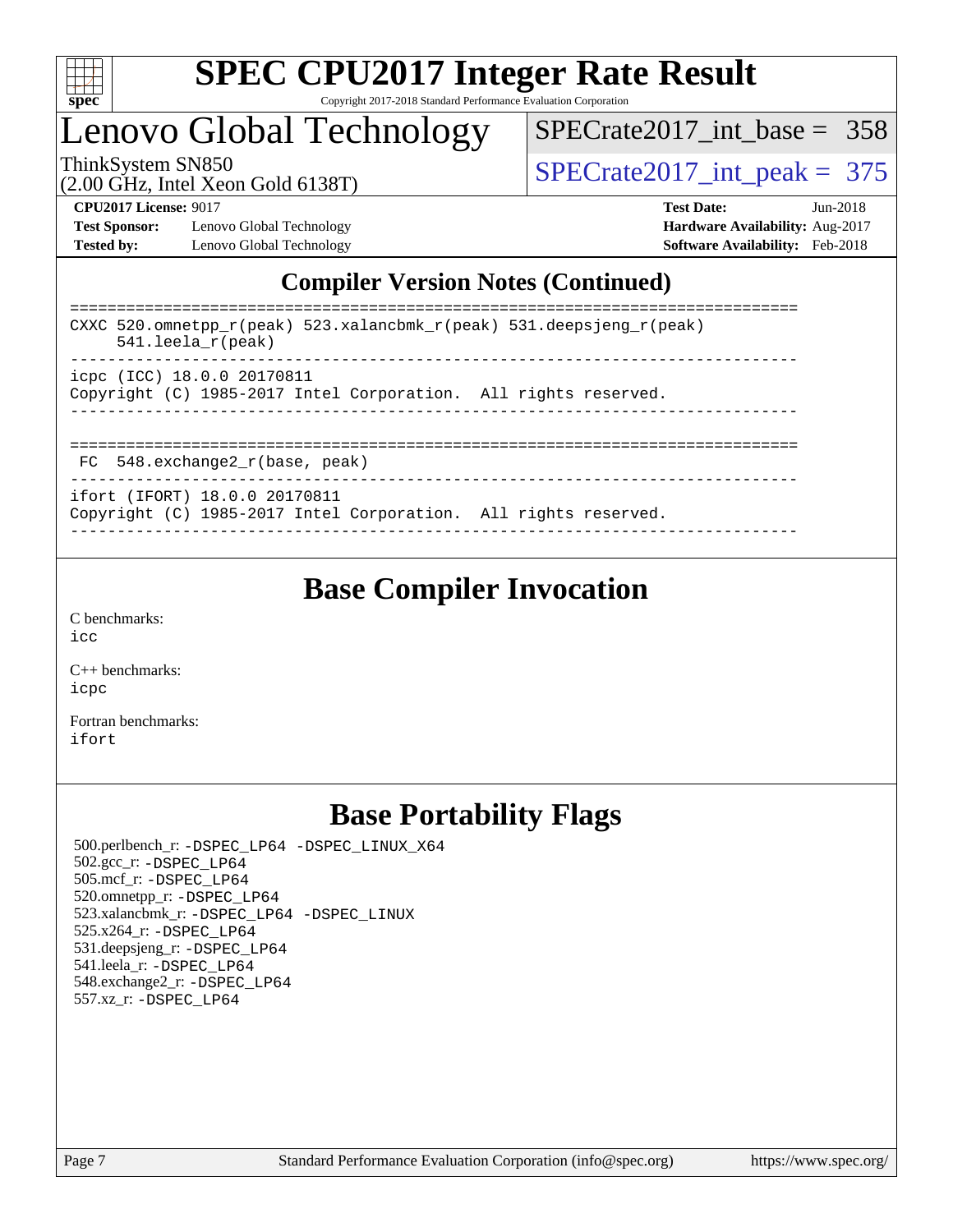

### Lenovo Global Technology

[SPECrate2017\\_int\\_base =](http://www.spec.org/auto/cpu2017/Docs/result-fields.html#SPECrate2017intbase) 358

(2.00 GHz, Intel Xeon Gold 6138T)

ThinkSystem SN850<br>(2.00 GHz, Intel Xeon Gold 6138T)  $\text{SPECrate2017\_int\_peak} = 375$ 

**[Test Sponsor:](http://www.spec.org/auto/cpu2017/Docs/result-fields.html#TestSponsor)** Lenovo Global Technology **[Hardware Availability:](http://www.spec.org/auto/cpu2017/Docs/result-fields.html#HardwareAvailability)** Aug-2017 **[Tested by:](http://www.spec.org/auto/cpu2017/Docs/result-fields.html#Testedby)** Lenovo Global Technology **[Software Availability:](http://www.spec.org/auto/cpu2017/Docs/result-fields.html#SoftwareAvailability)** Feb-2018

**[CPU2017 License:](http://www.spec.org/auto/cpu2017/Docs/result-fields.html#CPU2017License)** 9017 **[Test Date:](http://www.spec.org/auto/cpu2017/Docs/result-fields.html#TestDate)** Jun-2018

### **[Base Optimization Flags](http://www.spec.org/auto/cpu2017/Docs/result-fields.html#BaseOptimizationFlags)**

[C benchmarks](http://www.spec.org/auto/cpu2017/Docs/result-fields.html#Cbenchmarks):

[-Wl,-z,muldefs](http://www.spec.org/cpu2017/results/res2018q2/cpu2017-20180611-06814.flags.html#user_CCbase_link_force_multiple1_b4cbdb97b34bdee9ceefcfe54f4c8ea74255f0b02a4b23e853cdb0e18eb4525ac79b5a88067c842dd0ee6996c24547a27a4b99331201badda8798ef8a743f577) [-xCORE-AVX512](http://www.spec.org/cpu2017/results/res2018q2/cpu2017-20180611-06814.flags.html#user_CCbase_f-xCORE-AVX512) [-ipo](http://www.spec.org/cpu2017/results/res2018q2/cpu2017-20180611-06814.flags.html#user_CCbase_f-ipo) [-O3](http://www.spec.org/cpu2017/results/res2018q2/cpu2017-20180611-06814.flags.html#user_CCbase_f-O3) [-no-prec-div](http://www.spec.org/cpu2017/results/res2018q2/cpu2017-20180611-06814.flags.html#user_CCbase_f-no-prec-div) [-qopt-mem-layout-trans=3](http://www.spec.org/cpu2017/results/res2018q2/cpu2017-20180611-06814.flags.html#user_CCbase_f-qopt-mem-layout-trans_de80db37974c74b1f0e20d883f0b675c88c3b01e9d123adea9b28688d64333345fb62bc4a798493513fdb68f60282f9a726aa07f478b2f7113531aecce732043) [-L/usr/local/je5.0.1-64/lib](http://www.spec.org/cpu2017/results/res2018q2/cpu2017-20180611-06814.flags.html#user_CCbase_jemalloc_link_path64_4b10a636b7bce113509b17f3bd0d6226c5fb2346b9178c2d0232c14f04ab830f976640479e5c33dc2bcbbdad86ecfb6634cbbd4418746f06f368b512fced5394) [-ljemalloc](http://www.spec.org/cpu2017/results/res2018q2/cpu2017-20180611-06814.flags.html#user_CCbase_jemalloc_link_lib_d1249b907c500fa1c0672f44f562e3d0f79738ae9e3c4a9c376d49f265a04b9c99b167ecedbf6711b3085be911c67ff61f150a17b3472be731631ba4d0471706)

[C++ benchmarks](http://www.spec.org/auto/cpu2017/Docs/result-fields.html#CXXbenchmarks):

[-Wl,-z,muldefs](http://www.spec.org/cpu2017/results/res2018q2/cpu2017-20180611-06814.flags.html#user_CXXbase_link_force_multiple1_b4cbdb97b34bdee9ceefcfe54f4c8ea74255f0b02a4b23e853cdb0e18eb4525ac79b5a88067c842dd0ee6996c24547a27a4b99331201badda8798ef8a743f577) [-xCORE-AVX512](http://www.spec.org/cpu2017/results/res2018q2/cpu2017-20180611-06814.flags.html#user_CXXbase_f-xCORE-AVX512) [-ipo](http://www.spec.org/cpu2017/results/res2018q2/cpu2017-20180611-06814.flags.html#user_CXXbase_f-ipo) [-O3](http://www.spec.org/cpu2017/results/res2018q2/cpu2017-20180611-06814.flags.html#user_CXXbase_f-O3) [-no-prec-div](http://www.spec.org/cpu2017/results/res2018q2/cpu2017-20180611-06814.flags.html#user_CXXbase_f-no-prec-div) [-qopt-mem-layout-trans=3](http://www.spec.org/cpu2017/results/res2018q2/cpu2017-20180611-06814.flags.html#user_CXXbase_f-qopt-mem-layout-trans_de80db37974c74b1f0e20d883f0b675c88c3b01e9d123adea9b28688d64333345fb62bc4a798493513fdb68f60282f9a726aa07f478b2f7113531aecce732043) [-L/usr/local/je5.0.1-64/lib](http://www.spec.org/cpu2017/results/res2018q2/cpu2017-20180611-06814.flags.html#user_CXXbase_jemalloc_link_path64_4b10a636b7bce113509b17f3bd0d6226c5fb2346b9178c2d0232c14f04ab830f976640479e5c33dc2bcbbdad86ecfb6634cbbd4418746f06f368b512fced5394) [-ljemalloc](http://www.spec.org/cpu2017/results/res2018q2/cpu2017-20180611-06814.flags.html#user_CXXbase_jemalloc_link_lib_d1249b907c500fa1c0672f44f562e3d0f79738ae9e3c4a9c376d49f265a04b9c99b167ecedbf6711b3085be911c67ff61f150a17b3472be731631ba4d0471706)

[Fortran benchmarks:](http://www.spec.org/auto/cpu2017/Docs/result-fields.html#Fortranbenchmarks)

[-Wl,-z,muldefs](http://www.spec.org/cpu2017/results/res2018q2/cpu2017-20180611-06814.flags.html#user_FCbase_link_force_multiple1_b4cbdb97b34bdee9ceefcfe54f4c8ea74255f0b02a4b23e853cdb0e18eb4525ac79b5a88067c842dd0ee6996c24547a27a4b99331201badda8798ef8a743f577) [-xCORE-AVX512](http://www.spec.org/cpu2017/results/res2018q2/cpu2017-20180611-06814.flags.html#user_FCbase_f-xCORE-AVX512) [-ipo](http://www.spec.org/cpu2017/results/res2018q2/cpu2017-20180611-06814.flags.html#user_FCbase_f-ipo) [-O3](http://www.spec.org/cpu2017/results/res2018q2/cpu2017-20180611-06814.flags.html#user_FCbase_f-O3) [-no-prec-div](http://www.spec.org/cpu2017/results/res2018q2/cpu2017-20180611-06814.flags.html#user_FCbase_f-no-prec-div) [-qopt-mem-layout-trans=3](http://www.spec.org/cpu2017/results/res2018q2/cpu2017-20180611-06814.flags.html#user_FCbase_f-qopt-mem-layout-trans_de80db37974c74b1f0e20d883f0b675c88c3b01e9d123adea9b28688d64333345fb62bc4a798493513fdb68f60282f9a726aa07f478b2f7113531aecce732043) [-nostandard-realloc-lhs](http://www.spec.org/cpu2017/results/res2018q2/cpu2017-20180611-06814.flags.html#user_FCbase_f_2003_std_realloc_82b4557e90729c0f113870c07e44d33d6f5a304b4f63d4c15d2d0f1fab99f5daaed73bdb9275d9ae411527f28b936061aa8b9c8f2d63842963b95c9dd6426b8a) [-align array32byte](http://www.spec.org/cpu2017/results/res2018q2/cpu2017-20180611-06814.flags.html#user_FCbase_align_array32byte_b982fe038af199962ba9a80c053b8342c548c85b40b8e86eb3cc33dee0d7986a4af373ac2d51c3f7cf710a18d62fdce2948f201cd044323541f22fc0fffc51b6) [-L/usr/local/je5.0.1-64/lib](http://www.spec.org/cpu2017/results/res2018q2/cpu2017-20180611-06814.flags.html#user_FCbase_jemalloc_link_path64_4b10a636b7bce113509b17f3bd0d6226c5fb2346b9178c2d0232c14f04ab830f976640479e5c33dc2bcbbdad86ecfb6634cbbd4418746f06f368b512fced5394) [-ljemalloc](http://www.spec.org/cpu2017/results/res2018q2/cpu2017-20180611-06814.flags.html#user_FCbase_jemalloc_link_lib_d1249b907c500fa1c0672f44f562e3d0f79738ae9e3c4a9c376d49f265a04b9c99b167ecedbf6711b3085be911c67ff61f150a17b3472be731631ba4d0471706)

### **[Base Other Flags](http://www.spec.org/auto/cpu2017/Docs/result-fields.html#BaseOtherFlags)**

[C benchmarks](http://www.spec.org/auto/cpu2017/Docs/result-fields.html#Cbenchmarks):  $-m64 - std= c11$  $-m64 - std= c11$ 

[C++ benchmarks:](http://www.spec.org/auto/cpu2017/Docs/result-fields.html#CXXbenchmarks) [-m64](http://www.spec.org/cpu2017/results/res2018q2/cpu2017-20180611-06814.flags.html#user_CXXbase_intel_intel64_18.0_af43caccfc8ded86e7699f2159af6efc7655f51387b94da716254467f3c01020a5059329e2569e4053f409e7c9202a7efc638f7a6d1ffb3f52dea4a3e31d82ab)

[Fortran benchmarks](http://www.spec.org/auto/cpu2017/Docs/result-fields.html#Fortranbenchmarks): [-m64](http://www.spec.org/cpu2017/results/res2018q2/cpu2017-20180611-06814.flags.html#user_FCbase_intel_intel64_18.0_af43caccfc8ded86e7699f2159af6efc7655f51387b94da716254467f3c01020a5059329e2569e4053f409e7c9202a7efc638f7a6d1ffb3f52dea4a3e31d82ab)

### **[Peak Compiler Invocation](http://www.spec.org/auto/cpu2017/Docs/result-fields.html#PeakCompilerInvocation)**

[C benchmarks](http://www.spec.org/auto/cpu2017/Docs/result-fields.html#Cbenchmarks): [icc](http://www.spec.org/cpu2017/results/res2018q2/cpu2017-20180611-06814.flags.html#user_CCpeak_intel_icc_18.0_66fc1ee009f7361af1fbd72ca7dcefbb700085f36577c54f309893dd4ec40d12360134090235512931783d35fd58c0460139e722d5067c5574d8eaf2b3e37e92)

[C++ benchmarks:](http://www.spec.org/auto/cpu2017/Docs/result-fields.html#CXXbenchmarks) [icpc](http://www.spec.org/cpu2017/results/res2018q2/cpu2017-20180611-06814.flags.html#user_CXXpeak_intel_icpc_18.0_c510b6838c7f56d33e37e94d029a35b4a7bccf4766a728ee175e80a419847e808290a9b78be685c44ab727ea267ec2f070ec5dc83b407c0218cded6866a35d07)

[Fortran benchmarks](http://www.spec.org/auto/cpu2017/Docs/result-fields.html#Fortranbenchmarks): [ifort](http://www.spec.org/cpu2017/results/res2018q2/cpu2017-20180611-06814.flags.html#user_FCpeak_intel_ifort_18.0_8111460550e3ca792625aed983ce982f94888b8b503583aa7ba2b8303487b4d8a21a13e7191a45c5fd58ff318f48f9492884d4413fa793fd88dd292cad7027ca)

### **[Peak Portability Flags](http://www.spec.org/auto/cpu2017/Docs/result-fields.html#PeakPortabilityFlags)**

 500.perlbench\_r: [-DSPEC\\_LP64](http://www.spec.org/cpu2017/results/res2018q2/cpu2017-20180611-06814.flags.html#b500.perlbench_r_peakPORTABILITY_DSPEC_LP64) [-DSPEC\\_LINUX\\_X64](http://www.spec.org/cpu2017/results/res2018q2/cpu2017-20180611-06814.flags.html#b500.perlbench_r_peakCPORTABILITY_DSPEC_LINUX_X64) 502.gcc\_r: [-D\\_FILE\\_OFFSET\\_BITS=64](http://www.spec.org/cpu2017/results/res2018q2/cpu2017-20180611-06814.flags.html#user_peakPORTABILITY502_gcc_r_file_offset_bits_64_5ae949a99b284ddf4e95728d47cb0843d81b2eb0e18bdfe74bbf0f61d0b064f4bda2f10ea5eb90e1dcab0e84dbc592acfc5018bc955c18609f94ddb8d550002c)

**(Continued on next page)**

Page 8 Standard Performance Evaluation Corporation [\(info@spec.org\)](mailto:info@spec.org) <https://www.spec.org/>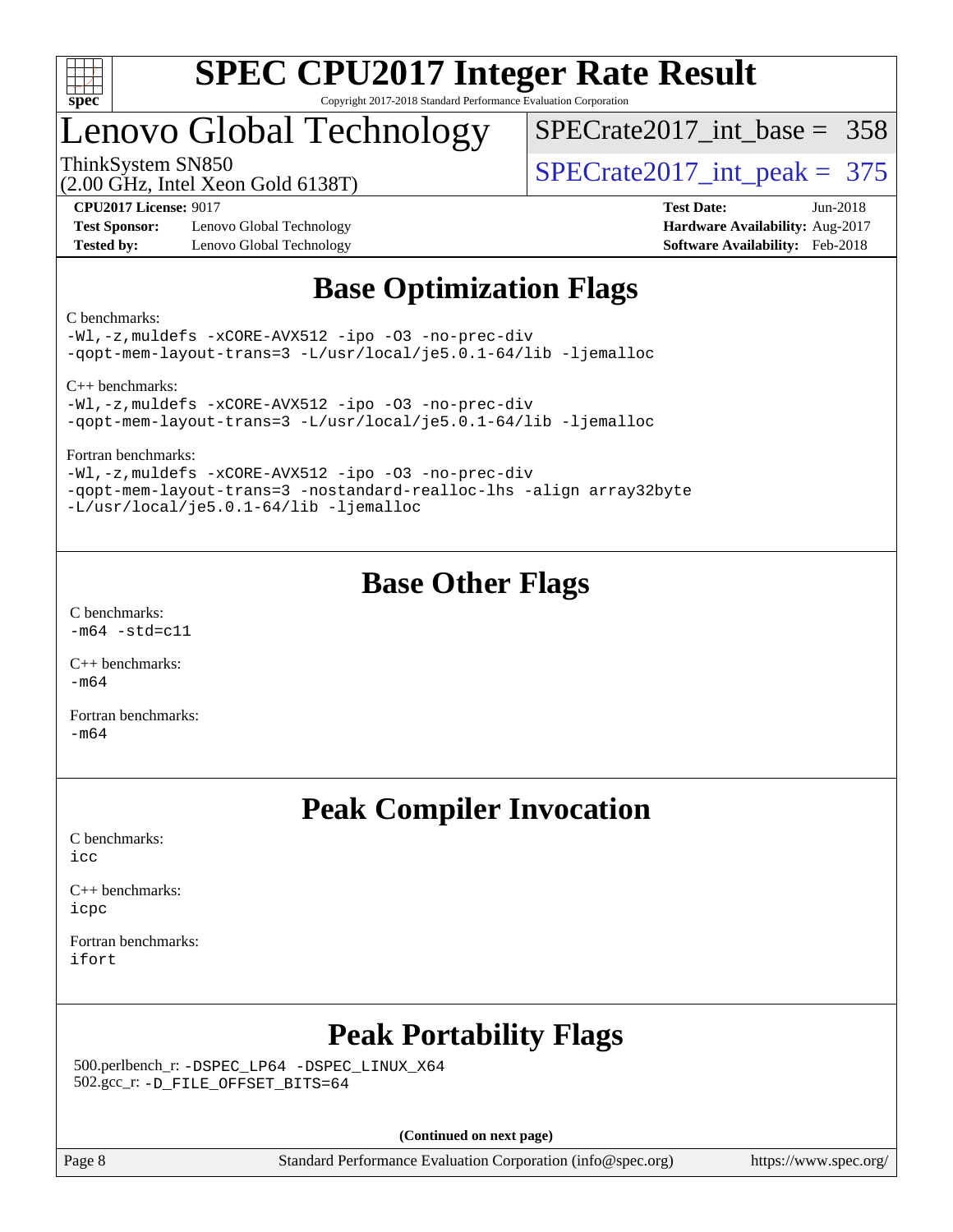

# **[SPEC CPU2017 Integer Rate Result](http://www.spec.org/auto/cpu2017/Docs/result-fields.html#SPECCPU2017IntegerRateResult)**

Copyright 2017-2018 Standard Performance Evaluation Corporation

### Lenovo Global Technology

 $SPECrate2017\_int\_base = 358$ 

(2.00 GHz, Intel Xeon Gold 6138T)

ThinkSystem SN850<br>  $(2.00 \text{ GHz. Intel Yoon Gold } 6138 \text{T})$   $\text{SPECrate} 2017\_int\_peak = 375$ 

**[Test Sponsor:](http://www.spec.org/auto/cpu2017/Docs/result-fields.html#TestSponsor)** Lenovo Global Technology **[Hardware Availability:](http://www.spec.org/auto/cpu2017/Docs/result-fields.html#HardwareAvailability)** Aug-2017 **[Tested by:](http://www.spec.org/auto/cpu2017/Docs/result-fields.html#Testedby)** Lenovo Global Technology **[Software Availability:](http://www.spec.org/auto/cpu2017/Docs/result-fields.html#SoftwareAvailability)** Feb-2018

**[CPU2017 License:](http://www.spec.org/auto/cpu2017/Docs/result-fields.html#CPU2017License)** 9017 **[Test Date:](http://www.spec.org/auto/cpu2017/Docs/result-fields.html#TestDate)** Jun-2018

### **[Peak Portability Flags \(Continued\)](http://www.spec.org/auto/cpu2017/Docs/result-fields.html#PeakPortabilityFlags)**

 505.mcf\_r: [-DSPEC\\_LP64](http://www.spec.org/cpu2017/results/res2018q2/cpu2017-20180611-06814.flags.html#suite_peakPORTABILITY505_mcf_r_DSPEC_LP64) 520.omnetpp\_r: [-DSPEC\\_LP64](http://www.spec.org/cpu2017/results/res2018q2/cpu2017-20180611-06814.flags.html#suite_peakPORTABILITY520_omnetpp_r_DSPEC_LP64) 523.xalancbmk\_r: [-D\\_FILE\\_OFFSET\\_BITS=64](http://www.spec.org/cpu2017/results/res2018q2/cpu2017-20180611-06814.flags.html#user_peakPORTABILITY523_xalancbmk_r_file_offset_bits_64_5ae949a99b284ddf4e95728d47cb0843d81b2eb0e18bdfe74bbf0f61d0b064f4bda2f10ea5eb90e1dcab0e84dbc592acfc5018bc955c18609f94ddb8d550002c) [-DSPEC\\_LINUX](http://www.spec.org/cpu2017/results/res2018q2/cpu2017-20180611-06814.flags.html#b523.xalancbmk_r_peakCXXPORTABILITY_DSPEC_LINUX) 525.x264\_r: [-DSPEC\\_LP64](http://www.spec.org/cpu2017/results/res2018q2/cpu2017-20180611-06814.flags.html#suite_peakPORTABILITY525_x264_r_DSPEC_LP64) 531.deepsjeng\_r: [-DSPEC\\_LP64](http://www.spec.org/cpu2017/results/res2018q2/cpu2017-20180611-06814.flags.html#suite_peakPORTABILITY531_deepsjeng_r_DSPEC_LP64) 541.leela\_r: [-DSPEC\\_LP64](http://www.spec.org/cpu2017/results/res2018q2/cpu2017-20180611-06814.flags.html#suite_peakPORTABILITY541_leela_r_DSPEC_LP64) 548.exchange2\_r: [-DSPEC\\_LP64](http://www.spec.org/cpu2017/results/res2018q2/cpu2017-20180611-06814.flags.html#suite_peakPORTABILITY548_exchange2_r_DSPEC_LP64) 557.xz\_r: [-DSPEC\\_LP64](http://www.spec.org/cpu2017/results/res2018q2/cpu2017-20180611-06814.flags.html#suite_peakPORTABILITY557_xz_r_DSPEC_LP64)

### **[Peak Optimization Flags](http://www.spec.org/auto/cpu2017/Docs/result-fields.html#PeakOptimizationFlags)**

[C benchmarks](http://www.spec.org/auto/cpu2017/Docs/result-fields.html#Cbenchmarks):

 500.perlbench\_r: [-Wl,-z,muldefs](http://www.spec.org/cpu2017/results/res2018q2/cpu2017-20180611-06814.flags.html#user_peakEXTRA_LDFLAGS500_perlbench_r_link_force_multiple1_b4cbdb97b34bdee9ceefcfe54f4c8ea74255f0b02a4b23e853cdb0e18eb4525ac79b5a88067c842dd0ee6996c24547a27a4b99331201badda8798ef8a743f577) [-prof-gen](http://www.spec.org/cpu2017/results/res2018q2/cpu2017-20180611-06814.flags.html#user_peakPASS1_CFLAGSPASS1_LDFLAGS500_perlbench_r_prof_gen_5aa4926d6013ddb2a31985c654b3eb18169fc0c6952a63635c234f711e6e63dd76e94ad52365559451ec499a2cdb89e4dc58ba4c67ef54ca681ffbe1461d6b36)(pass 1) [-prof-use](http://www.spec.org/cpu2017/results/res2018q2/cpu2017-20180611-06814.flags.html#user_peakPASS2_CFLAGSPASS2_LDFLAGS500_perlbench_r_prof_use_1a21ceae95f36a2b53c25747139a6c16ca95bd9def2a207b4f0849963b97e94f5260e30a0c64f4bb623698870e679ca08317ef8150905d41bd88c6f78df73f19)(pass 2) [-ipo](http://www.spec.org/cpu2017/results/res2018q2/cpu2017-20180611-06814.flags.html#user_peakPASS1_COPTIMIZEPASS2_COPTIMIZE500_perlbench_r_f-ipo) [-xCORE-AVX512](http://www.spec.org/cpu2017/results/res2018q2/cpu2017-20180611-06814.flags.html#user_peakPASS2_COPTIMIZE500_perlbench_r_f-xCORE-AVX512) [-O3](http://www.spec.org/cpu2017/results/res2018q2/cpu2017-20180611-06814.flags.html#user_peakPASS1_COPTIMIZEPASS2_COPTIMIZE500_perlbench_r_f-O3) [-no-prec-div](http://www.spec.org/cpu2017/results/res2018q2/cpu2017-20180611-06814.flags.html#user_peakPASS1_COPTIMIZEPASS2_COPTIMIZE500_perlbench_r_f-no-prec-div) [-qopt-mem-layout-trans=3](http://www.spec.org/cpu2017/results/res2018q2/cpu2017-20180611-06814.flags.html#user_peakPASS1_COPTIMIZEPASS2_COPTIMIZE500_perlbench_r_f-qopt-mem-layout-trans_de80db37974c74b1f0e20d883f0b675c88c3b01e9d123adea9b28688d64333345fb62bc4a798493513fdb68f60282f9a726aa07f478b2f7113531aecce732043) [-fno-strict-overflow](http://www.spec.org/cpu2017/results/res2018q2/cpu2017-20180611-06814.flags.html#user_peakEXTRA_OPTIMIZE500_perlbench_r_f-fno-strict-overflow) [-L/usr/local/je5.0.1-64/lib](http://www.spec.org/cpu2017/results/res2018q2/cpu2017-20180611-06814.flags.html#user_peakEXTRA_LIBS500_perlbench_r_jemalloc_link_path64_4b10a636b7bce113509b17f3bd0d6226c5fb2346b9178c2d0232c14f04ab830f976640479e5c33dc2bcbbdad86ecfb6634cbbd4418746f06f368b512fced5394) [-ljemalloc](http://www.spec.org/cpu2017/results/res2018q2/cpu2017-20180611-06814.flags.html#user_peakEXTRA_LIBS500_perlbench_r_jemalloc_link_lib_d1249b907c500fa1c0672f44f562e3d0f79738ae9e3c4a9c376d49f265a04b9c99b167ecedbf6711b3085be911c67ff61f150a17b3472be731631ba4d0471706)

 502.gcc\_r: [-L/opt/intel/compilers\\_and\\_libraries\\_2018/linux/lib/ia32](http://www.spec.org/cpu2017/results/res2018q2/cpu2017-20180611-06814.flags.html#user_peakCCLD502_gcc_r_Enable-32bit-runtime_af243bdb1d79e4c7a4f720bf8275e627de2ecd461de63307bc14cef0633fde3cd7bb2facb32dcc8be9566045fb55d40ce2b72b725f73827aa7833441b71b9343) [-Wl,-z,muldefs](http://www.spec.org/cpu2017/results/res2018q2/cpu2017-20180611-06814.flags.html#user_peakEXTRA_LDFLAGS502_gcc_r_link_force_multiple1_b4cbdb97b34bdee9ceefcfe54f4c8ea74255f0b02a4b23e853cdb0e18eb4525ac79b5a88067c842dd0ee6996c24547a27a4b99331201badda8798ef8a743f577) [-prof-gen](http://www.spec.org/cpu2017/results/res2018q2/cpu2017-20180611-06814.flags.html#user_peakPASS1_CFLAGSPASS1_LDFLAGS502_gcc_r_prof_gen_5aa4926d6013ddb2a31985c654b3eb18169fc0c6952a63635c234f711e6e63dd76e94ad52365559451ec499a2cdb89e4dc58ba4c67ef54ca681ffbe1461d6b36)(pass 1) [-prof-use](http://www.spec.org/cpu2017/results/res2018q2/cpu2017-20180611-06814.flags.html#user_peakPASS2_CFLAGSPASS2_LDFLAGS502_gcc_r_prof_use_1a21ceae95f36a2b53c25747139a6c16ca95bd9def2a207b4f0849963b97e94f5260e30a0c64f4bb623698870e679ca08317ef8150905d41bd88c6f78df73f19)(pass 2) [-ipo](http://www.spec.org/cpu2017/results/res2018q2/cpu2017-20180611-06814.flags.html#user_peakPASS1_COPTIMIZEPASS2_COPTIMIZE502_gcc_r_f-ipo) [-xCORE-AVX512](http://www.spec.org/cpu2017/results/res2018q2/cpu2017-20180611-06814.flags.html#user_peakPASS2_COPTIMIZE502_gcc_r_f-xCORE-AVX512) [-O3](http://www.spec.org/cpu2017/results/res2018q2/cpu2017-20180611-06814.flags.html#user_peakPASS1_COPTIMIZEPASS2_COPTIMIZE502_gcc_r_f-O3) [-no-prec-div](http://www.spec.org/cpu2017/results/res2018q2/cpu2017-20180611-06814.flags.html#user_peakPASS1_COPTIMIZEPASS2_COPTIMIZE502_gcc_r_f-no-prec-div) [-qopt-mem-layout-trans=3](http://www.spec.org/cpu2017/results/res2018q2/cpu2017-20180611-06814.flags.html#user_peakPASS1_COPTIMIZEPASS2_COPTIMIZE502_gcc_r_f-qopt-mem-layout-trans_de80db37974c74b1f0e20d883f0b675c88c3b01e9d123adea9b28688d64333345fb62bc4a798493513fdb68f60282f9a726aa07f478b2f7113531aecce732043) [-L/usr/local/je5.0.1-32/lib](http://www.spec.org/cpu2017/results/res2018q2/cpu2017-20180611-06814.flags.html#user_peakEXTRA_LIBS502_gcc_r_jemalloc_link_path32_e29f22e8e6c17053bbc6a0971f5a9c01a601a06bb1a59df2084b77a2fe0a2995b64fd4256feaeea39eeba3aae142e96e2b2b0a28974019c0c0c88139a84f900a) [-ljemalloc](http://www.spec.org/cpu2017/results/res2018q2/cpu2017-20180611-06814.flags.html#user_peakEXTRA_LIBS502_gcc_r_jemalloc_link_lib_d1249b907c500fa1c0672f44f562e3d0f79738ae9e3c4a9c376d49f265a04b9c99b167ecedbf6711b3085be911c67ff61f150a17b3472be731631ba4d0471706)

```
 505.mcf_r: -Wl,-z,muldefs -xCORE-AVX512 -ipo -O3 -no-prec-div
-qopt-mem-layout-trans=3 -L/usr/local/je5.0.1-64/lib
-ljemalloc
```
 525.x264\_r: [-Wl,-z,muldefs](http://www.spec.org/cpu2017/results/res2018q2/cpu2017-20180611-06814.flags.html#user_peakEXTRA_LDFLAGS525_x264_r_link_force_multiple1_b4cbdb97b34bdee9ceefcfe54f4c8ea74255f0b02a4b23e853cdb0e18eb4525ac79b5a88067c842dd0ee6996c24547a27a4b99331201badda8798ef8a743f577) [-xCORE-AVX512](http://www.spec.org/cpu2017/results/res2018q2/cpu2017-20180611-06814.flags.html#user_peakCOPTIMIZE525_x264_r_f-xCORE-AVX512) [-ipo](http://www.spec.org/cpu2017/results/res2018q2/cpu2017-20180611-06814.flags.html#user_peakCOPTIMIZE525_x264_r_f-ipo) [-O3](http://www.spec.org/cpu2017/results/res2018q2/cpu2017-20180611-06814.flags.html#user_peakCOPTIMIZE525_x264_r_f-O3) [-no-prec-div](http://www.spec.org/cpu2017/results/res2018q2/cpu2017-20180611-06814.flags.html#user_peakCOPTIMIZE525_x264_r_f-no-prec-div) [-qopt-mem-layout-trans=3](http://www.spec.org/cpu2017/results/res2018q2/cpu2017-20180611-06814.flags.html#user_peakCOPTIMIZE525_x264_r_f-qopt-mem-layout-trans_de80db37974c74b1f0e20d883f0b675c88c3b01e9d123adea9b28688d64333345fb62bc4a798493513fdb68f60282f9a726aa07f478b2f7113531aecce732043) [-fno-alias](http://www.spec.org/cpu2017/results/res2018q2/cpu2017-20180611-06814.flags.html#user_peakEXTRA_OPTIMIZE525_x264_r_f-no-alias_77dbac10d91cbfe898fbf4a29d1b29b694089caa623bdd1baccc9957d4edbe8d106c0b357e2748a65b44fc9e83d78098bb898077f3fe92f9faf24f7bd4a07ed7) [-L/usr/local/je5.0.1-64/lib](http://www.spec.org/cpu2017/results/res2018q2/cpu2017-20180611-06814.flags.html#user_peakEXTRA_LIBS525_x264_r_jemalloc_link_path64_4b10a636b7bce113509b17f3bd0d6226c5fb2346b9178c2d0232c14f04ab830f976640479e5c33dc2bcbbdad86ecfb6634cbbd4418746f06f368b512fced5394) [-ljemalloc](http://www.spec.org/cpu2017/results/res2018q2/cpu2017-20180611-06814.flags.html#user_peakEXTRA_LIBS525_x264_r_jemalloc_link_lib_d1249b907c500fa1c0672f44f562e3d0f79738ae9e3c4a9c376d49f265a04b9c99b167ecedbf6711b3085be911c67ff61f150a17b3472be731631ba4d0471706)

557.xz\_r: Same as 505.mcf\_r

[C++ benchmarks:](http://www.spec.org/auto/cpu2017/Docs/result-fields.html#CXXbenchmarks)

520.omnetpp\_r: $-Wl$ ,-z,muldefs -prof-qen(pass 1) [-prof-use](http://www.spec.org/cpu2017/results/res2018q2/cpu2017-20180611-06814.flags.html#user_peakPASS2_CXXFLAGSPASS2_LDFLAGS520_omnetpp_r_prof_use_1a21ceae95f36a2b53c25747139a6c16ca95bd9def2a207b4f0849963b97e94f5260e30a0c64f4bb623698870e679ca08317ef8150905d41bd88c6f78df73f19)(pass 2) [-ipo](http://www.spec.org/cpu2017/results/res2018q2/cpu2017-20180611-06814.flags.html#user_peakPASS1_CXXOPTIMIZEPASS2_CXXOPTIMIZE520_omnetpp_r_f-ipo) [-xCORE-AVX512](http://www.spec.org/cpu2017/results/res2018q2/cpu2017-20180611-06814.flags.html#user_peakPASS2_CXXOPTIMIZE520_omnetpp_r_f-xCORE-AVX512) [-O3](http://www.spec.org/cpu2017/results/res2018q2/cpu2017-20180611-06814.flags.html#user_peakPASS1_CXXOPTIMIZEPASS2_CXXOPTIMIZE520_omnetpp_r_f-O3) [-no-prec-div](http://www.spec.org/cpu2017/results/res2018q2/cpu2017-20180611-06814.flags.html#user_peakPASS1_CXXOPTIMIZEPASS2_CXXOPTIMIZE520_omnetpp_r_f-no-prec-div) [-qopt-mem-layout-trans=3](http://www.spec.org/cpu2017/results/res2018q2/cpu2017-20180611-06814.flags.html#user_peakPASS1_CXXOPTIMIZEPASS2_CXXOPTIMIZE520_omnetpp_r_f-qopt-mem-layout-trans_de80db37974c74b1f0e20d883f0b675c88c3b01e9d123adea9b28688d64333345fb62bc4a798493513fdb68f60282f9a726aa07f478b2f7113531aecce732043) [-L/usr/local/je5.0.1-64/lib](http://www.spec.org/cpu2017/results/res2018q2/cpu2017-20180611-06814.flags.html#user_peakEXTRA_LIBS520_omnetpp_r_jemalloc_link_path64_4b10a636b7bce113509b17f3bd0d6226c5fb2346b9178c2d0232c14f04ab830f976640479e5c33dc2bcbbdad86ecfb6634cbbd4418746f06f368b512fced5394) [-ljemalloc](http://www.spec.org/cpu2017/results/res2018q2/cpu2017-20180611-06814.flags.html#user_peakEXTRA_LIBS520_omnetpp_r_jemalloc_link_lib_d1249b907c500fa1c0672f44f562e3d0f79738ae9e3c4a9c376d49f265a04b9c99b167ecedbf6711b3085be911c67ff61f150a17b3472be731631ba4d0471706)

```
 523.xalancbmk_r: -L/opt/intel/compilers_and_libraries_2018/linux/lib/ia32
-Wl,-z,muldefs -prof-gen(pass 1) -prof-use(pass 2) -ipo
-xCORE-AVX512 -O3 -no-prec-div -qopt-mem-layout-trans=3
-L/usr/local/je5.0.1-32/lib -ljemalloc
```
**(Continued on next page)**